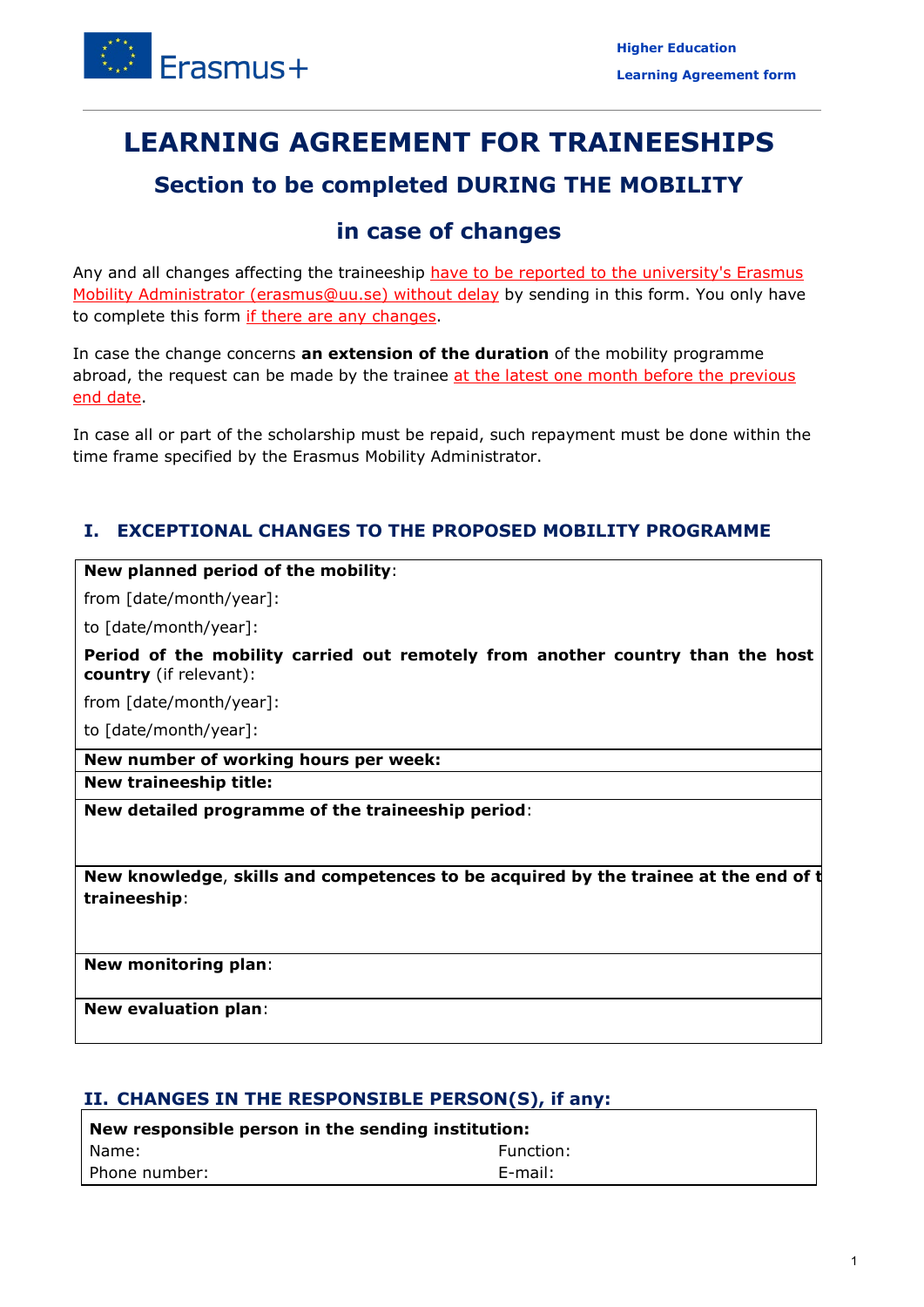

| New responsible person in the receiving organisation/enterprise: |            |
|------------------------------------------------------------------|------------|
| Name:                                                            | Function:  |
| Phone number:                                                    | $E$ -mail: |